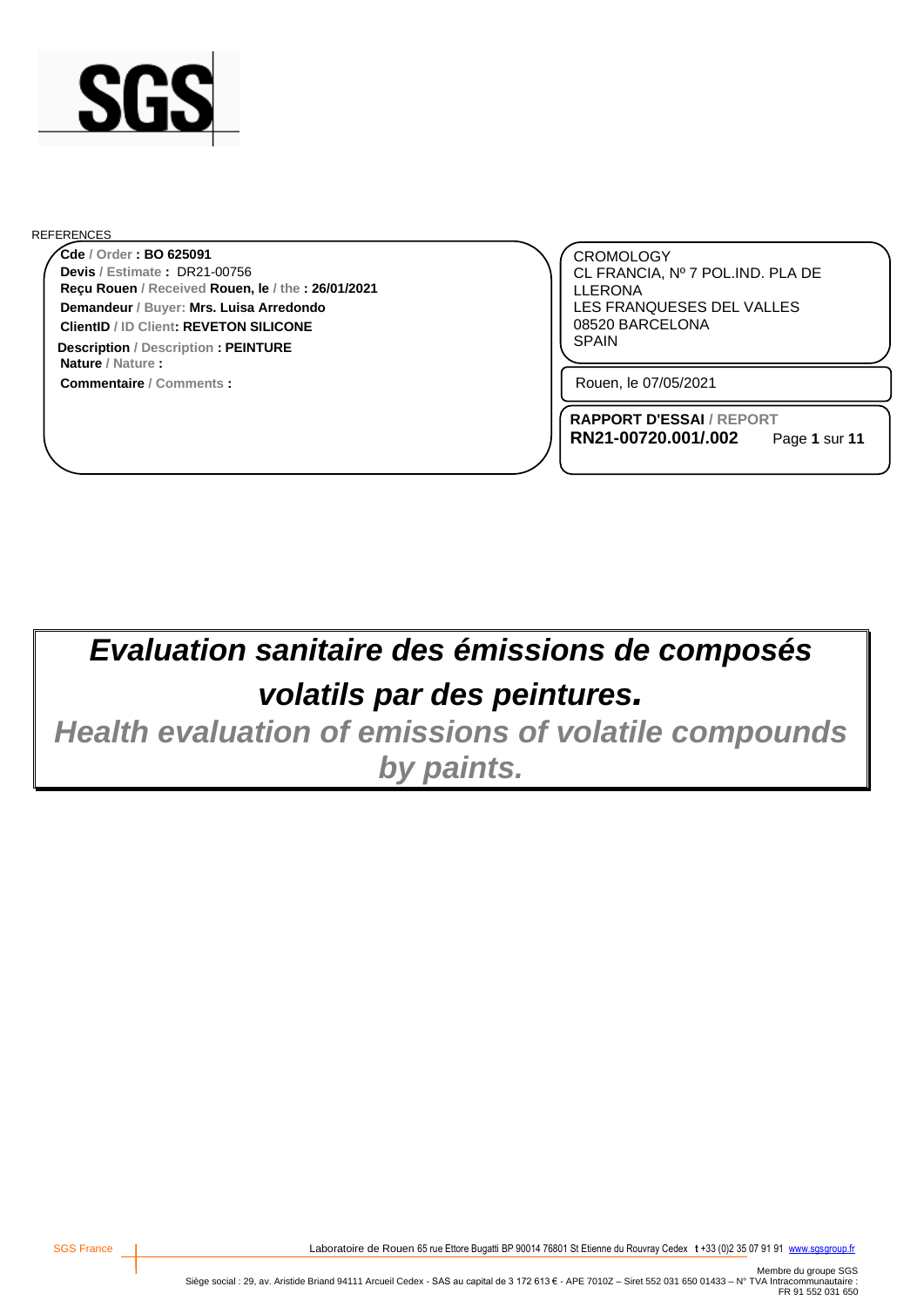

### *I.***Description de l'échantillon /** *Sample Description*



#### **II.But des analyses /** *Objective of analysis*

L'objectif de cet essai est de caractériser les émissions de composés organiques volatils (COV) et d'aldéhydes (dont formaldéhyde) sur des peintures et d'en réaliser l'évaluation sanitaire selon le protocole européen ECA/IAQ (1997). La classe des émissions de chaque produit doit être déterminée suivant les critères des arrêtés du 19 avril 2011 et du 20 février 2012.

*The objective of this test is to characterize the emissions of volatile organic compounds (VOCs) and aldehydes (including formaldehyde) on paints and to carry out the health evaluation according to the European protocol ECA / IAQ (1997). The class of emissions for each product must be determined according to the criteria of the Orders of April 19, 2011 and February 20, 2012.*

(1) Assays subcontracted in a SGS laboratory (2) Assays subcontracted in a partner laboratory.<br>Abbreviations ME or MO described within the field "parameters" of this report mean "Internal method" (adapting from the referen

The testing report only concerns materials or products submitted for assay. The duplication of this document is only authorized in its entirety without the written permission of the laboratory. The present report is issued general conditions of services. (Copy available on request).<br>This document is issued by the Company subject to its General Conditions of Service available on request or accessible at http://www.sgs.com/en/Terms-and-Conditi

Documents at <u>http://www.sg.com/en/Terms-and-Conditions/Terms-e-Document.aspx</u><br>Attention is drawn to the limitation of liability, indemalication and jurisdiction and to the use of SGS and COFRAC brand-names issues defined the fullest extent of the law."

Unless otherwise stated the results shown in this test report refer only to the sample(s) tested and such sample(s) are retained for 60 days only (indeed less depending on kind of sample(s)) or more than 60 days according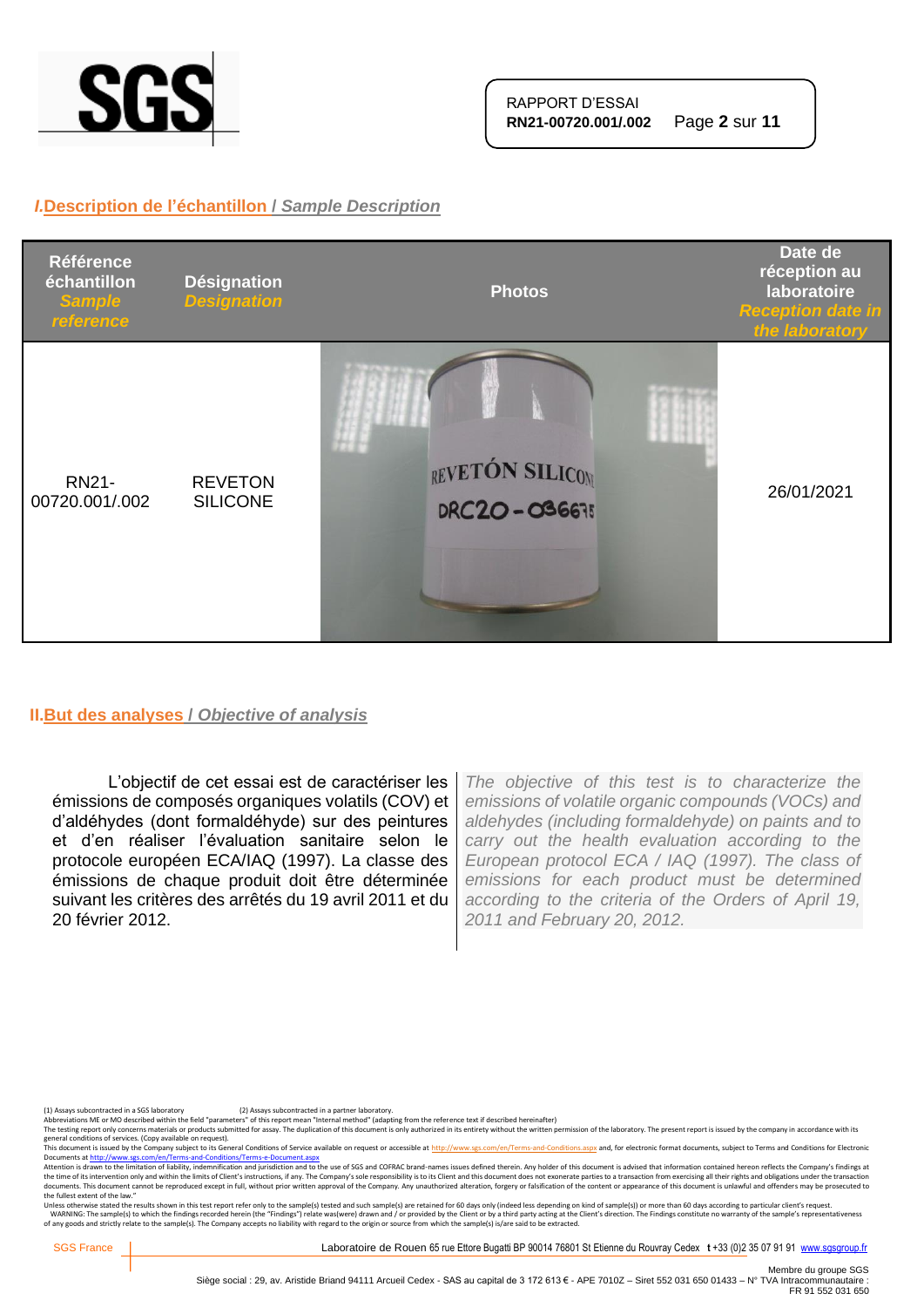

#### **III.Références Méthodes / Method References**

| Essai réalisé selon les méthodes d'essais   Test carried out according to the following<br>suivantes : | methods: |
|--------------------------------------------------------------------------------------------------------|----------|
| • Conditionnement du produit de construction   • Construction product conditioning                     |          |

- en chambre d'essai de 50.9 litres selon la norme NF EN ISO 16000-9 (08/2006), le décret n°2011-321 du 23 mars 2011 et l'arrêté du 19 avril 2011 modifié par l'arrêté du 28 mai 2009 relatif à l'étiquetage des produits de construction ou de revêtement de mur ou de sol et des peintures et vernis sur leurs émissions de polluants volatils.
- Mesure des COV : prélèvement sur tube TENAX TA et analyse chromatographique par TD/GC/MS selon la norme ISO 16000-6 (03/2012).
- Mesure du formaldéhyde : prélèvement sur cartouche DNPH et analyse chromatographique par HPLC/UV selon la norme ISO 16000-3 (12/2011).

Préparation de l'éprouvette d'essai selon la norme NF EN ISO 16000-11 (08/2006)

• Préparation de l'éprouvette d'essai afin de recréer le scénario type défini dans l'annexe B de la norme NF EN ISO 16000-9, au décret n°2011-321 du 23 mars 2011 et l'arrêté du 19 avril 2011 relatif à l'étiquetage des produits de construction ou de revêtement de mur ou de sol et des peintures et vernis sur leurs émissions de polluants volatils.

a tests

- Construction product conditioning in an emission test chamber of 50.9 liters according to standard NF EN ISO 16000-9 (08/2006) and the decree nr. 2011-321 of March 23, 2011 and the by-law of April 19, 2011 modified by the by-law of May 28, 2009 regarding the labelling of construction products and covering the wall or floor and paint and varnish on their emissions of volatile pollutants.
- Measurement of VOC: sampling on TENAX TA tubes and chromatographic analysis by TD / GC / MS according to standard ISO 16000-6 (2012-03).
- Measurement of formaldehyde: sampling on DNPH cartridge and chromatographic analysis by HPLC /UV according to the standard ISO 16000-3 (2011-12)

Preparation of test sample according to standard NF EN ISO 16000-11 (08/2006)

• Preparation of test sample to recreate the scenario type as defined in Annex B of the standard NF EN ISO 16000-9, the decree nr. 2011-321 of March 23, 2011 and the by-law of April 19, 2011 regarding the labelling of construction products and covering the wall or floor and paint and varnish on their emissions of volatile pollutants.

(1) Assays subcontracted in a SGS laboratory (2) Assays subcontracted in a partner laboratory.<br>Abbreviations ME or MO described within the field "parameters" of this report mean "Internal method" (adapting from the referen

The testing report only concerns materials or products submitted for assay. The duplication of this document is only authorized in its entirety without the written permission of the laboratory. The present report is issued

general conditions of services. (Copy available on request).<br>This document is issued by the Company subject to its General Conditions of Service available on request or accessible at <u>http://www.sgs.com/en/Terms-and-Condit</u>

Attention is drawn to the limitation of liability, indemnification and jurisdiction and to the use of SGS and COFRAC brand-names issues defined therein. Any holder of this document is advised that information contained her the fullest extent of the law."

Unless otherwise stated the results shown in this test report refer only to the sample(s) tested and such sample(s) are retained for 60 days only (indeed less depending on kind of sample(s)) or more than 60 days according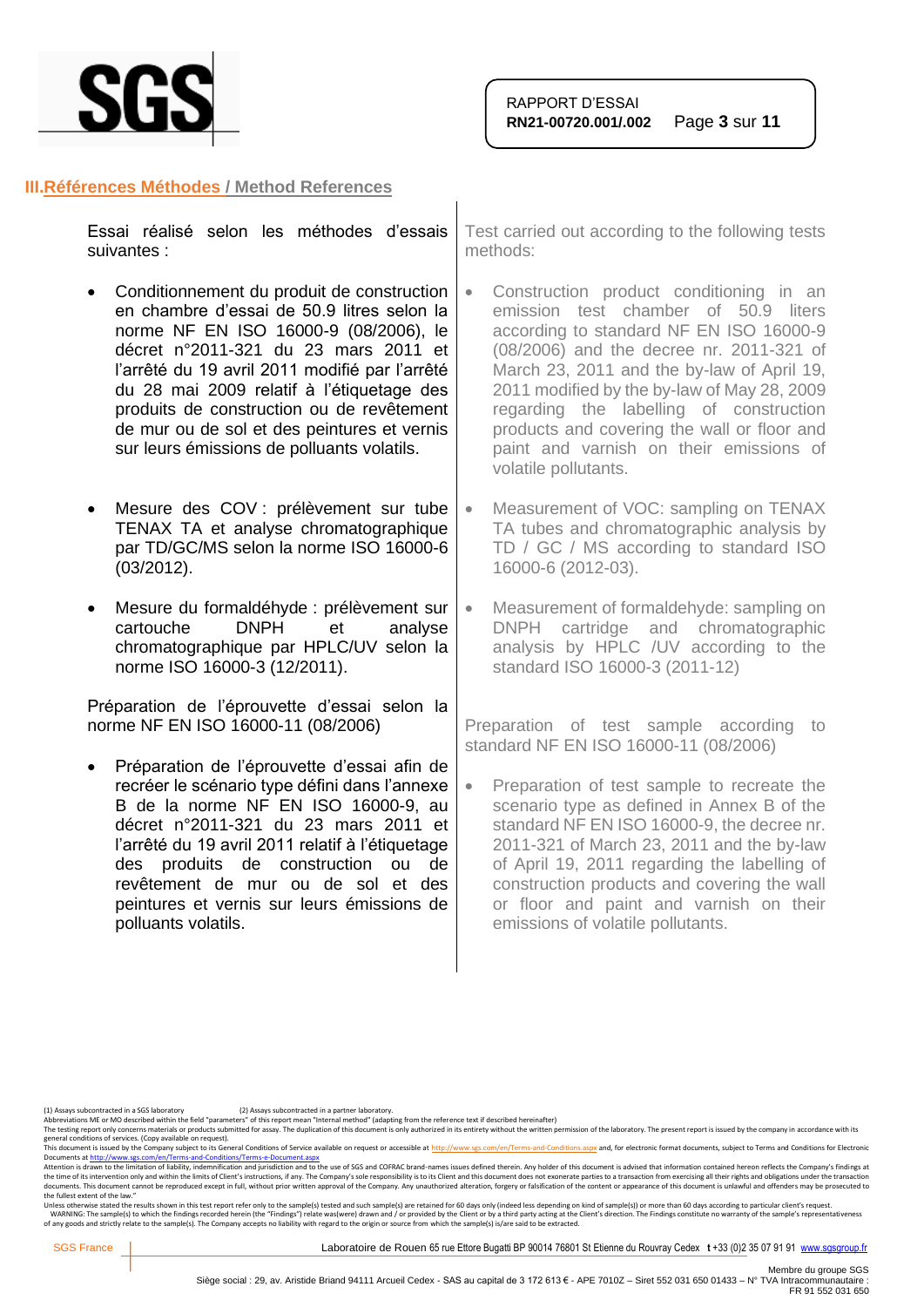

#### Les limites en fonction des étiquetages sont résumées ci-dessous :

*The limits according to the labels are summarized below:*

| <b>CLASSES</b>         | c      | B        | A        | $A^+$   |
|------------------------|--------|----------|----------|---------|
| Formaldéhyde           | >120   | $<$ 120  | < 60     | < 10    |
| Acétaldéhyde           | >400   | < 400    | $<$ 300  | $<$ 200 |
| Toluène                | > 600  | < 600    | $<$ 450  | $<$ 300 |
| Tétrachloroéthylène    | > 500  | < 500    | $<$ 350  | $<$ 250 |
| Xylène                 | >400   | < 400    | $<$ 300  | $<$ 200 |
| 1,2,4-Triméthylbenzène | > 2000 | < 2000   | $<$ 1500 | < 1000  |
| 1,4-Dichlorobenzène    | >120   | < 120    | < 90     | < 60    |
| Ethylbenzène           | >1500  | $<$ 1500 | < 1000   | $<$ 750 |
| 2-Butoxyéthanol        | > 2000 | < 2000   | < 1500   | < 1000  |
| Styrène                | > 500  | < 500    | $<$ 350  | $<$ 250 |
| COVT                   | > 2000 | < 2000   | < 1500   | < 1000  |

(1) Assays subcontracted in a SGS laboratory (2) Assays subcontracted in a partner laboratory.<br>Abbreviations ME or MO described within the field "parameters" of this report mean "Internal method" (adapting from the referen

Abbreviations ME or MO described within the neid "parameters" or this report intent intention of this document is only outhorized in its entirety without the written permission of the laboratory. The present report is issu

general conditions of services. (Copy available on request).<br>This documents a fister of the Company subject to its General Conditions of Service available on request or accessible at http://www.sgs.com/en/Terms-and-Conditi the fullest extent of the law."

Unless otherwise stated the results shown in this test report refer only to the sample(s) tested and such sample(s) are retained for 60 days only (indeed less depending on kind of sample(s)) or more than 60 days according

SGS France | Laboratoire de Rouen 65 rue Ettore Bugatti BP 90014 76801 St Etienne du Rouvray Cedex t +33 (0)2 35 07 91 91 [www.sgsgroup.fr](http://www.sgsgroup.fr/)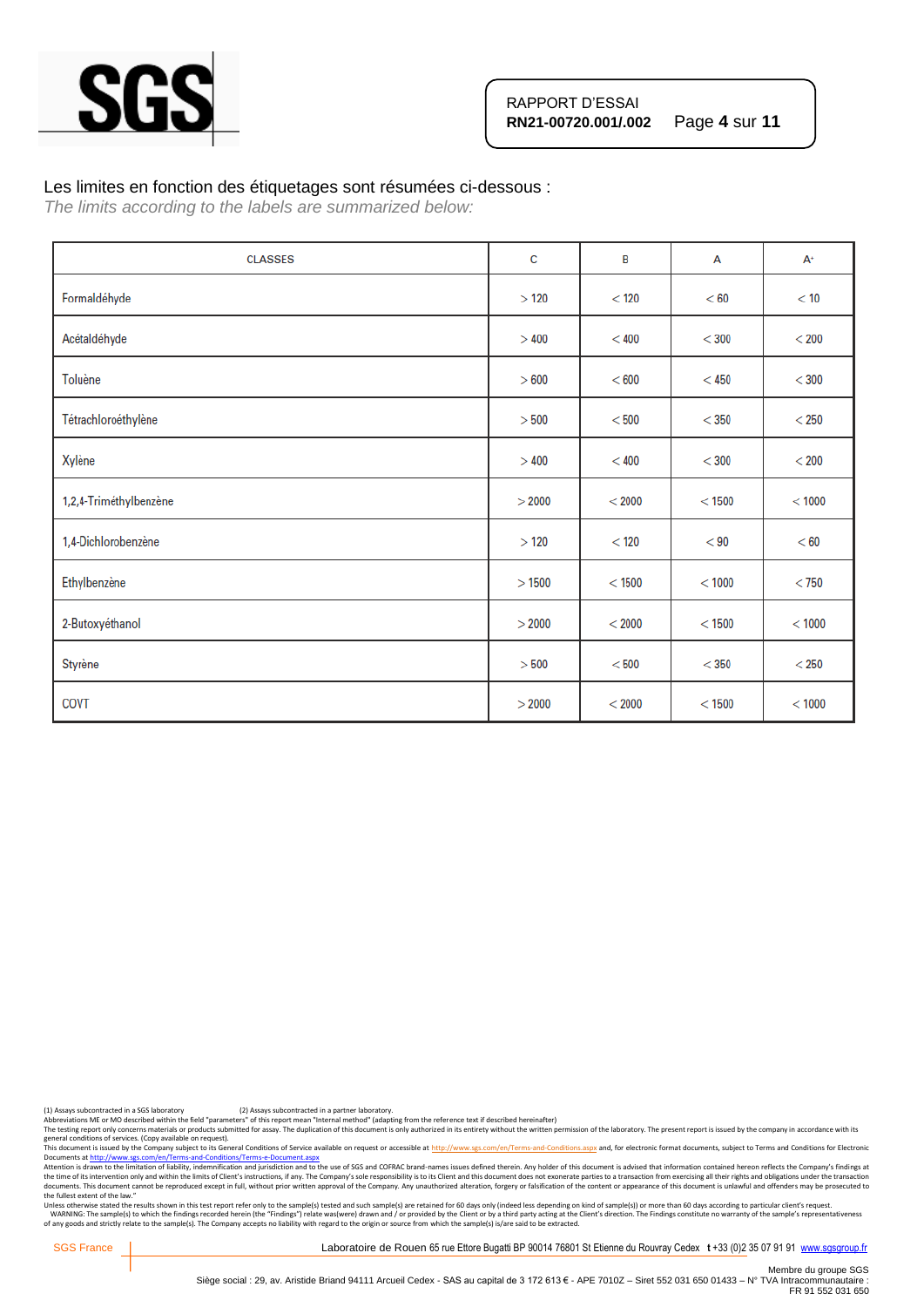

# **IV.Analyses / Analysis.**

# 1) Préparation de l'éprouvette d'essai (1)*./ Preparation of the test sample (1)*

| Méthode de préparation selon la norme NF EN       | Method of preparation according to standard     |
|---------------------------------------------------|-------------------------------------------------|
| ISO 16000-11 (08/2006) adaptée :                  | NF EN ISO 16000-11 (2006-08) adapted:           |
| • Produits liquides : 2 couches de peinture ont   | Liquids product: 2 layers of paint were applied |
| été appliquées sur un intervalle de 24 heures     | $\bullet$                                       |
| sur un support inerte en verre $(7.5 g \pm 10\%)$ | to an interval of 24 hours on an inert support  |
| par couche).                                      | glass $(7.5 g \pm 10\%$ per layer).             |
| • Après application, séchage de 72 heures         | • After applying, drying 72 hours before        |
| avant début de l'essai et conditionnement en      | beginning the test and conditioning in the test |
| chambre d'essai de 50.9 litres.                   | chamber 50.9 litres.                            |

(1) Assays subcontracted in a SGS laboratory (2) Assays subcontracted in a partner laboratory.<br>Abbreviations ME or MO described within the field "parameters" of this report mean "Internal method" (adapting from the referen

Abbrevations ML or MU described winn the fiel "parameters" of this report mean "internal methor" ledapting from the reference text if escsned neremalter)<br>The testing report only concerns materials or products submitted for

general conditions of services. (Copy available on request).<br>This documents a fister of the Company subject to its General Conditions of Service available on request or accessible at http://www.sgs.com/en/Terms-and-Conditi the fullest extent of the law."

Unless otherwise stated the results shown in this test report refer only to the sample(s) tested and such sample(s) are retained for 60 days only (indeed less depending on kind of sample(s)) or more than 60 days according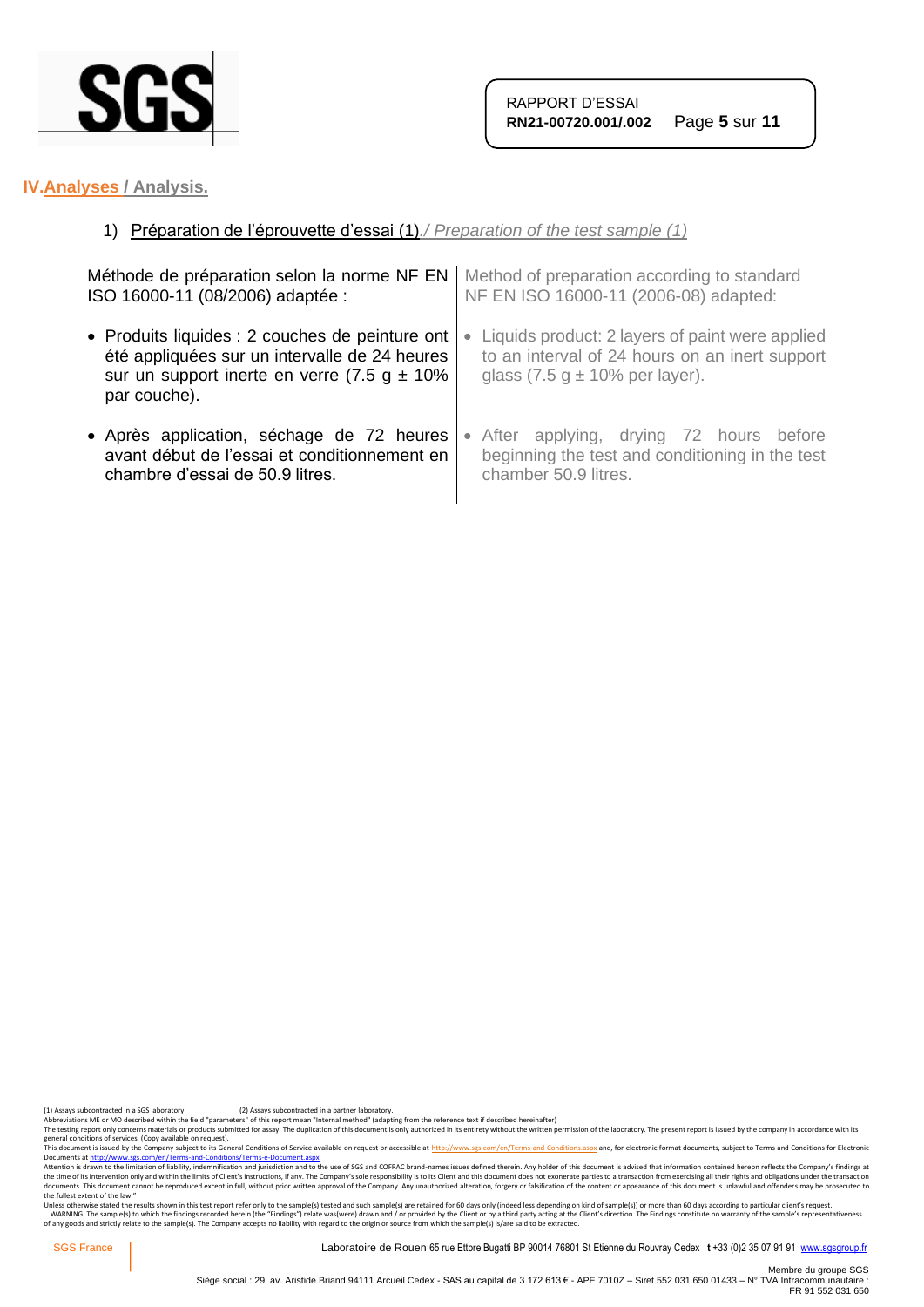

## *2)* Conditionnement en chambre d'essai d'émission (1) */ Conditioning in emission test chamber (1):*

L'éprouvette d'essai a été conditionnée sous une chambre d'essai d'émission en verre d'un volume de 50.9 litres. Les paramètres d'essai retenus, proches du scénario d'émission **« murs »** de la norme NF EN ISO 16000-9 adaptée, sont présentés dans le tableau ci-dessous.

*The test sample was conditioned under a glass emission test chamber with a volume of 50.9 liters. The selected test parameters, close to the "walls" emission scenario of the NF EN ISO 16000-9 adapted standard, are presented in the table below.*

| <b>Paramètres</b><br><b>Parameters</b>                             | <b>Conditions d'essai</b><br><b>Test conditions</b>        |
|--------------------------------------------------------------------|------------------------------------------------------------|
| Scénario<br>Scenario                                               | <b>MUR</b><br><b>WALL</b>                                  |
| Chambre d'essai d'émission<br><b>Emission test chamber</b>         | Cuve en verre<br>glass vat                                 |
| Volume de la chambre<br>Chamber volume                             | 0.0509 m3                                                  |
| Température<br>Temperature                                         | $23 \pm 2$ °C                                              |
| Humidité relative<br>Relative humidity                             | $50 \pm 5 \%$                                              |
| Surface de l'éprouvette<br>Sample area                             | $500 \text{ cm}^2$                                         |
| Débit d'air<br>Air flow                                            | $0.42$ l.min <sup>-1</sup>                                 |
| Taux de renouvellement d'air<br>Air renewal rate                   | $0.50 h^{-1}$                                              |
| Taux de charge<br>Load rate                                        | 1.00 $m^2.m^{-3}$                                          |
| Débit d'air spécifique surfacique<br>Specific air flow per surface | $0.50 \text{ m}^3 \cdot \text{m}^{-2} \cdot \text{h}^{-1}$ |
| Durée de l'essai<br><b>Test duration</b>                           | 28 jours<br>28 days                                        |

(1) Assays subcontracted in a SGS laboratory (2) Assays subcontracted in a partner laboratory.<br>Abbreviations ME or MO described within the field "parameters" of this report mean "Internal method" (adapting from the referen

The testing report only concerns materials or products submitted for assay. The duplication of this document is only authorized in its entirety without the written permission of the laboratory. The present report is issued

general conditions of services. (Copy available on request).<br>This documents a fister of the Company subject to its General Conditions of Service available on request or accessible at http://www.sgs.com/en/Terms-and-Conditi the fullest extent of the law."

Unless otherwise stated the results shown in this test report refer only to the sample(s) tested and such sample(s) are retained for 60 days only (indeed less depending on kind of sample(s)) or more than 60 days according

SGS France | Laboratoire de Rouen 65 rue Ettore Bugatti BP 90014 76801 St Etienne du Rouvray Cedex t +33 (0)2 35 07 91 91 [www.sgsgroup.fr](http://www.sgsgroup.fr/)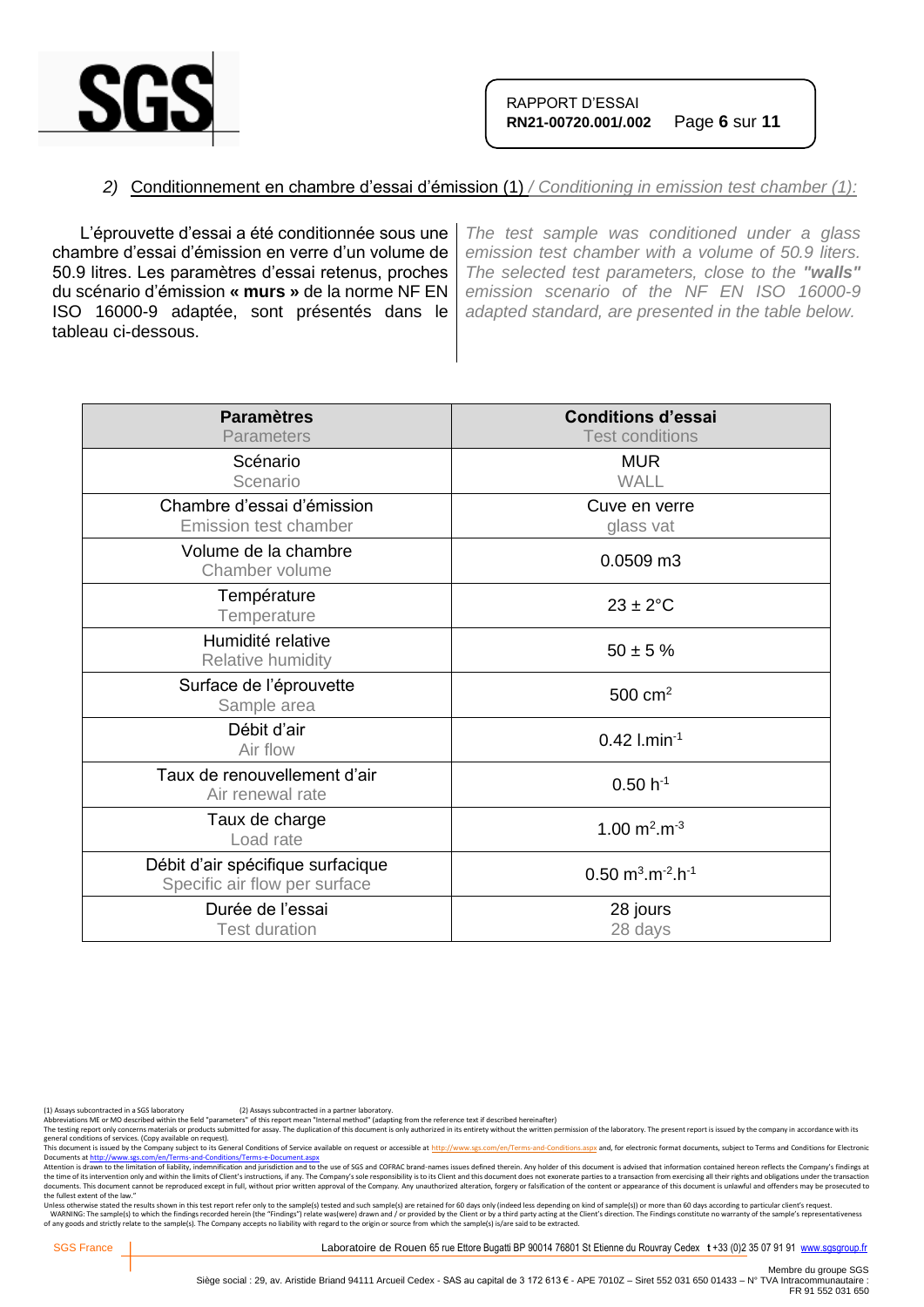

# 3) Conditions de prélèvement des COV et aldéhydes (1) / *VOC and aldehyde sampling conditions (1) :*

Les prélèvements des COV et des aldéhydes par pompage sur support adsorbant spécifique ont été réalisés à 28 jours  $\pm$  1 jour (J28). Les conditions de prélèvement sont présentées dans le tableau ci-dessous. *Samples of VOCs and aldehydes by pumping on a specific adsorbent support were made at 28 days ± 1 jour(D28). The sampling conditions are shown in the table below.*

| <b>Prélèvements</b><br>Sampling           | COV<br><b>VOC</b>          | Aldéhydes<br>Aldehydes |
|-------------------------------------------|----------------------------|------------------------|
| Nombre de tubes<br>Tubes number           | 2                          | 2                      |
| Support adsorbant<br>Adsorbent base       | <b>TENAX TA</b>            | <b>DNPH</b>            |
| Durée de prélèvement<br>Sampling duration | 20 min.                    | 90 min.                |
| Débit<br><b>Flow</b>                      | $200$ ml.min <sup>-1</sup> | 330 ml.min $^{-1}$     |
| Volume prélevé<br>Sampled volume          | 4 I                        | 30 I                   |

#### **Suivi métrologique de l'essai**

| Paramètres d'essai                      | <b>Moyenne</b><br>sur 28 jours |
|-----------------------------------------|--------------------------------|
| Température (°C)                        | 24.47                          |
| Humidité (% HR)                         | 50.01                          |
| Taux de renouvellement d'air<br>(1/min) | 0.42                           |

| Paramètres d'essai     |      |  |
|------------------------|------|--|
| Surpression (Pa)       |      |  |
| Vitesse de l'air (m/s) | 0.28 |  |

# **Metrological monitoring of test**

| <b>Test parameters</b>  | Average<br>on 28 days |
|-------------------------|-----------------------|
| Temperature (°C)        | 24.47                 |
| Moisture (% HR)         | 50.01                 |
| Air change rate (I/min) | 0.42                  |

| <b>Test parameters</b> |      |  |
|------------------------|------|--|
| Pressure (Pa)          |      |  |
| Air velocity (m/s)     | 0.28 |  |

The testing report only concerns materials or products submitted for assay. The duplication of this document is only authorized in its entirety without the written permission of the laboratory. The present report is issued

general conditions of services. (Copy available on request).<br>This documents a fister of the Company subject to its General Conditions of Service available on request or accessible at http://www.sgs.com/en/Terms-and-Conditi the fullest extent of the law."

Unless otherwise stated the results shown in this test report refer only to the sample(s) tested and such sample(s) are retained for 60 days only (indeed less depending on kind of sample(s)) or more than 60 days according

SGS France | Laboratoire de Rouen 65 rue Ettore Bugatti BP 90014 76801 St Etienne du Rouvray Cedex t +33 (0)2 35 07 91 91 [www.sgsgroup.fr](http://www.sgsgroup.fr/)

<sup>(1)</sup> Assays subcontracted in a SGS laboratory (2) Assays subcontracted in a partner laboratory.<br>Abbreviations ME or MO described within the field "parameters" of this report mean "Internal method" (adapting from the referen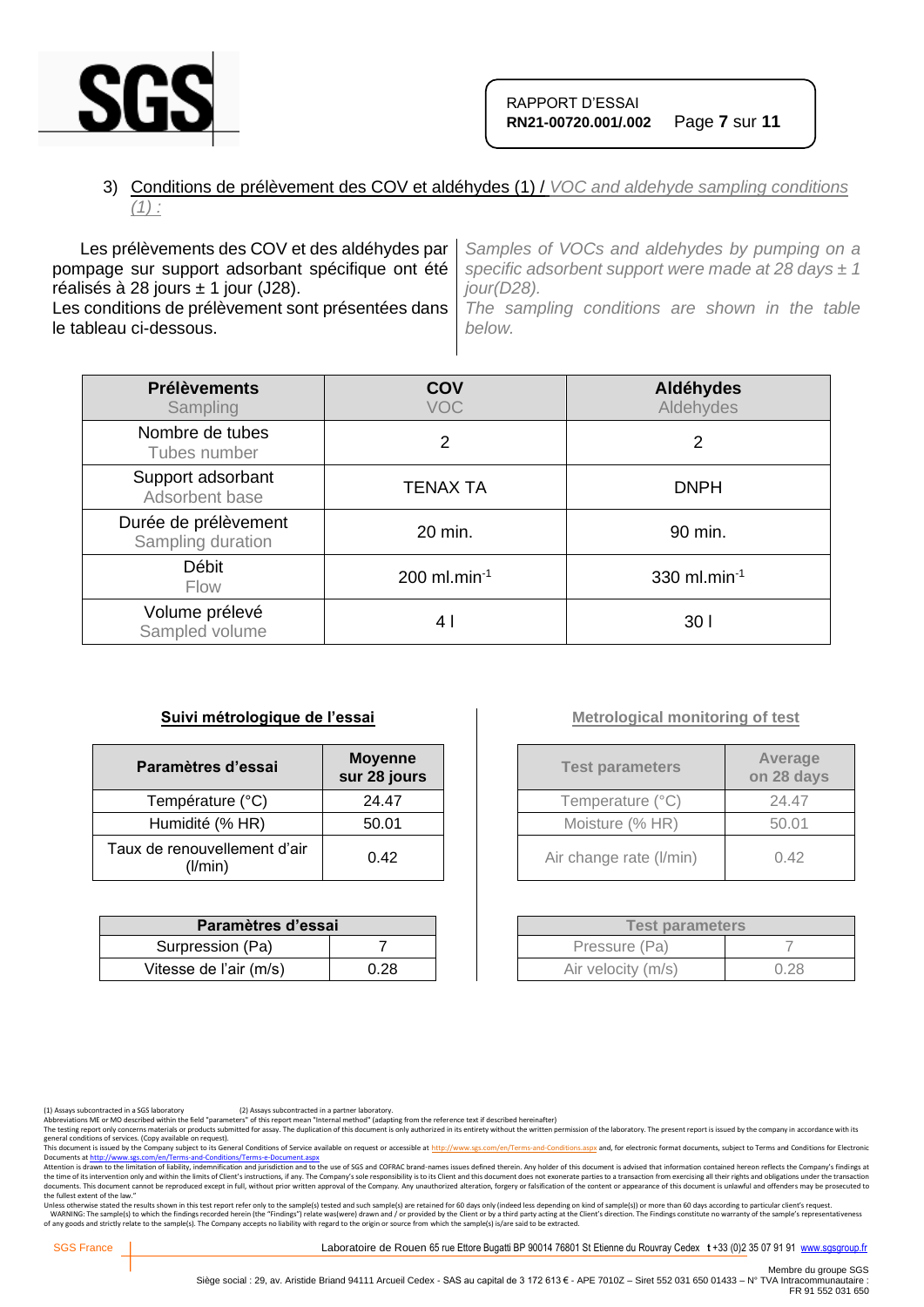

### 4) Méthodes de mesure des COV et aldéhydes / VOC and aldehyde measurement methods:

| Les prélèvements et analyses des COV sont<br>réalisés conformément à la norme NF ISO 16000-6<br>adaptée.<br>Les équipements utilisés pour l'analyse des COV<br>dans notre laboratoire sont un thermo-désorbeur<br>Markes et un chromatographe en phase gazeuse<br>Agilent couplé à un spectromètre de masse (MS)<br>pour l'indentification et à un détecteur à ionisation de<br>flamme (FID) pour la quantification. Chaque<br>composé individuel est quantifié par étalonnage<br>spécifique. | Sampling and analysis of VOCs are carried out in<br>accordance with standard NF ISO 16000-6 adapted.<br>The equipment used for VOC analysis in our<br>laboratory is a Markes thermo-desorber and an<br>Agilent gas chromatograph coupled to a mass<br>spectrometer (MS) for identification and a flame<br>ionization detector (FID) for quantification. Each<br>individual compound is quantified by specific<br>calibration.                    |
|-----------------------------------------------------------------------------------------------------------------------------------------------------------------------------------------------------------------------------------------------------------------------------------------------------------------------------------------------------------------------------------------------------------------------------------------------------------------------------------------------|--------------------------------------------------------------------------------------------------------------------------------------------------------------------------------------------------------------------------------------------------------------------------------------------------------------------------------------------------------------------------------------------------------------------------------------------------|
| La concentration en COV totaux (TVOC) est<br>calculée, pour les composés éluant entre le n-C6<br>hexane et le n-C16 hexadecane (inclus), avec le<br>facteur de réponse du toluène.                                                                                                                                                                                                                                                                                                            | The total VOC concentration (TVOC) is<br>calculated for the compounds eluting between n-C6<br>hexane and n-C16 hexadecane (included) with the<br>toluene response factor.                                                                                                                                                                                                                                                                        |
| Les prélèvements et analyses des aldéhydes<br>sont réalisés conformément à la norme NF ISO<br>16000-3 adaptée.<br>Les prélèvements sont effectués sur des<br>cartouches contenant du gel de silice garni de 2,4-<br>dinitrophénylhydrazine (DNPH). Au laboratoire, les<br>cartouches sont éluées dans 5 ml d'acétonitrile.<br>Cette solution d'élution est ensuite analysée par<br>chromatographie liquide hautes performances<br>(HPLC) sur un système WATERS Alliance ou<br>équivalent.     | Samples and analysis of aldehydes are carried<br>out in accordance with standard NF ISO 16000-3<br>adapted.<br>Sampling are done on cartridges containing silica gel<br>coated with 2,4-dinitrophenylhydrazine (DNPH). In<br>the laboratory, the cartridges are eluted in 5 ml of<br>acetonitrile. This elution solution is then analyzed by<br>high performance liquid chromatography (HPLC) on<br>WATERS Alliance system or equivalent.<br>a - |
| Les aldéhydes sont identifiés et quantifiés par<br>étalonnage spécifique.                                                                                                                                                                                                                                                                                                                                                                                                                     | Aldehydes are identified and quantified by<br>specific calibration.                                                                                                                                                                                                                                                                                                                                                                              |
| Les concentrations de fond en COV et en composés<br>carbonylés de la chambre d'essai sont contrôlées par<br>prélèvement sur tube TENAX et sur cartouche DNPH<br>avant l'essai. Selon les niveaux de contamination<br>mesurés, les blancs ont été soustraits aux résultats.                                                                                                                                                                                                                    | The background concentrations of VOCs and<br>carbonyl compounds in the test chamber are<br>controlled by sampling on TENAX tube and the<br>DNPH cartridge before testing. According to levels of<br>contamination measured, the blanks were subtracted<br>from the results.                                                                                                                                                                      |
|                                                                                                                                                                                                                                                                                                                                                                                                                                                                                               |                                                                                                                                                                                                                                                                                                                                                                                                                                                  |

general conditions of services. (Copy available on request).<br>This documents a fister of the Company subject to its General Conditions of Service available on request or accessible at http://www.sgs.com/en/Terms-and-Conditi the fullest extent of the law."

Unless otherwise stated the results shown in this test report refer only to the sample(s) tested and such sample(s) are retained for 60 days only (indeed less depending on kind of sample(s)) or more than 60 days according

<sup>(1)</sup> Assays subcontracted in a SGS laboratory (2) Assays subcontracted in a partner laboratory.<br>Abbreviations ME or MO described within the field "parameters" of this report mean "Internal method" (adapting from the referen

Abbrevations ML or MU described winn the fiel "parameters" of this report mean "internal methor" ledapting from the reference text if escsned neremalter)<br>The testing report only concerns materials or products submitted for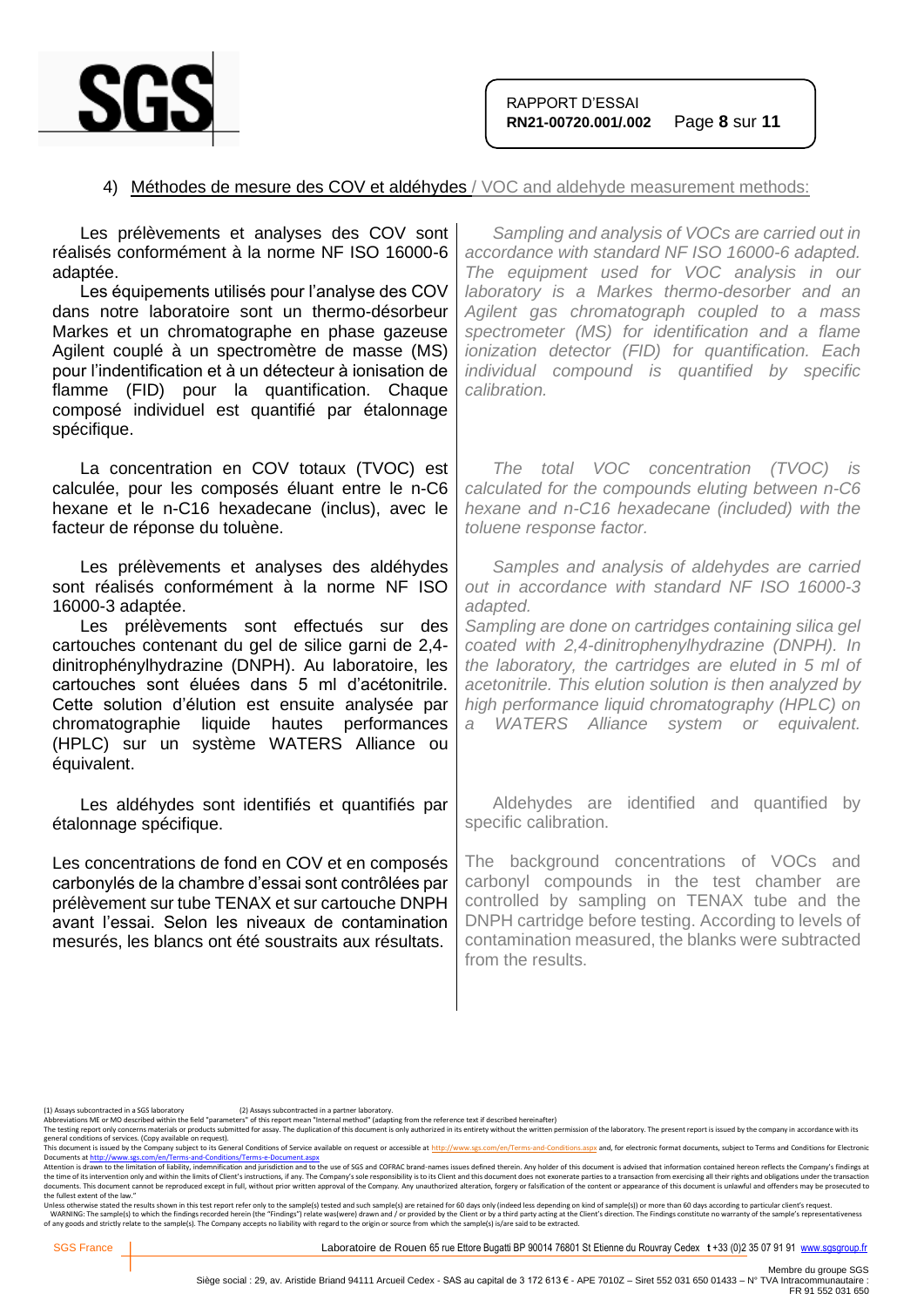

# *5)* Résultats des essais à l'émission / *Result of the emission test*

| Les résultats des analyses selon les normes NF<br>ISO 16000-6 (2012) adaptée et NF ISO 16000-3<br>adaptée (2011) sont présentés dans le tableau ci-<br>dessous.                                                                                                                                                                                                                    | The analysis results according to NF ISO 16000-6<br>(2012) adapted and NF ISO 16000-3 (2011) adapted<br>are presented in the table below.                                                                                                                                                                                                                           |
|------------------------------------------------------------------------------------------------------------------------------------------------------------------------------------------------------------------------------------------------------------------------------------------------------------------------------------------------------------------------------------|---------------------------------------------------------------------------------------------------------------------------------------------------------------------------------------------------------------------------------------------------------------------------------------------------------------------------------------------------------------------|
| Les résultats sont fournis comme la moyenne des<br>2 prélèvements.                                                                                                                                                                                                                                                                                                                 | Results are provided as the average of 2 sampling.                                                                                                                                                                                                                                                                                                                  |
| Les concentrations d'exposition (C) sont calculées<br>selon la formule $C = (SER^*q)/Q$ avec:<br>- SER : la concentration dans la chambre d'essai<br>- q : le débit d'air spécifique au moment de l'essai<br>- Q : le débit d'émission spécifique.                                                                                                                                 | Exposure concentrations (C) are calculated using<br>the formula $C = (SER^*q)/Q$ with<br>- SER: the concentration in the chamber emission<br>- q: the specific air flow at the time of testing<br>- Q: the specific emission rate.                                                                                                                                  |
| Selon le décret n°2011-321 du 23 mars 2011 et<br>l'arrêté du 19 avril 2011 relatif à l'étiquetage des<br>produits de construction ou de revêtement de mur<br>ou de sol et des peintures et vernis sur leurs<br>émissions de polluants volatils, le scénario et le<br>débit d'émission spécifique indiqués dans le<br>tableau ci-dessous ont été appliqué pour ces<br>échantillons. | According to the decree n° 2011-321 of March 23,<br>2011 and the order of April 19, 2011 regarding the<br>Labelling of construction products and covering the<br>wall or floor and paint and varnish on their emissions<br>of volatile pollutants, the scenario and the specific<br>emission rates indicated in the bellow table were<br>applied for these samples: |
| Les résultats sont présentés dans les tableaux des<br>pages suivantes.                                                                                                                                                                                                                                                                                                             | The results are presented in the tables in the<br>following pages.                                                                                                                                                                                                                                                                                                  |

| Débit d'air spécifique au moment de<br>l'essai « q » en $m^3.h^{-1}.m^{-2}$<br>Specific air flow at the time of testing "q"<br>in $m^3 h^{-1} m^{-2}$ | Scénario<br>Scenario | Débit d'émission spécifique « Q »<br>(demandé par le client) en $m^3 \cdot h^{-1} \cdot m^{-2}$<br>Specific emission rate "Q"<br>in $m^3 h^{-1} m^{-2}$ |
|-------------------------------------------------------------------------------------------------------------------------------------------------------|----------------------|---------------------------------------------------------------------------------------------------------------------------------------------------------|
| 0.50                                                                                                                                                  | Murs / Walls         | 0.50                                                                                                                                                    |

(1) Assays subcontracted in a SGS laboratory (2) Assays subcontracted in a partner laboratory.<br>Abbreviations ME or MO described within the field "parameters" of this report mean "Internal method" (adapting from the referen

Abbrevations ML or MU described winn the fiel "parameters" of this report mean "internal methor" ledapting from the reference text if escsned neremalter)<br>The testing report only concerns materials or products submitted for

general conditions of services. (Copy available on request).<br>This documents a fister of the Company subject to its General Conditions of Service available on request or accessible at http://www.sgs.com/en/Terms-and-Conditi the fullest extent of the law."

Unless otherwise stated the results shown in this test report refer only to the sample(s) tested and such sample(s) are retained for 60 days only (indeed less depending on kind of sample(s)) or more than 60 days according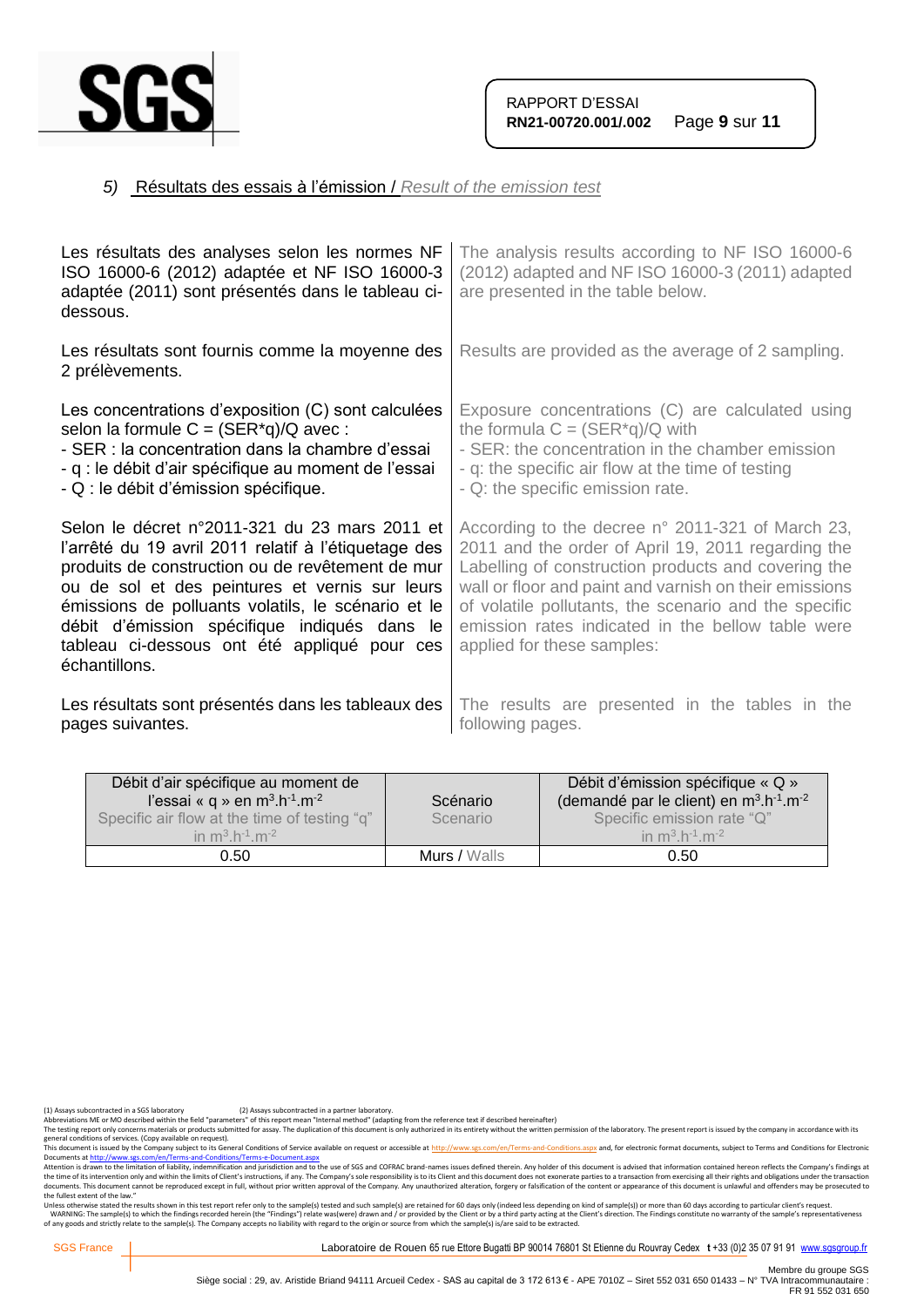

# **RESULTATS / RESULTS**

| Paramètre testé<br><b>Tested parameters</b>                                                                        | Concentration d'exposition ( $\mu$ g.m <sup>-3</sup> )<br>Exposure concentration ( $\mu$ g.m <sup>-3</sup> ) | <b>Classe d'émission</b><br>Class of emission |
|--------------------------------------------------------------------------------------------------------------------|--------------------------------------------------------------------------------------------------------------|-----------------------------------------------|
| <b>TVOC (28j)</b>                                                                                                  | 169                                                                                                          | A+                                            |
| Toluène                                                                                                            | $30$                                                                                                         | $A+$                                          |
| Tétrachloroethylène                                                                                                | $<$ 25                                                                                                       | A+                                            |
| Ethylbenzène                                                                                                       | < 75                                                                                                         | A+                                            |
| Xylène                                                                                                             | $20$                                                                                                         | A+                                            |
| Styrène                                                                                                            | $<$ 25                                                                                                       | A+                                            |
| 1,2,4-Triméthylbenzène                                                                                             | < 100                                                                                                        | A+                                            |
| 1,4-Dichlorobenzène                                                                                                | < 6                                                                                                          | A+                                            |
| 2-Butoxyéthanol                                                                                                    | < 100                                                                                                        | A+                                            |
| Formaldéhyde                                                                                                       | $<$ 5                                                                                                        | $A+$                                          |
| Acétaldéhyde                                                                                                       | $20$                                                                                                         | A+                                            |
| Emissions dans l'air intérieur* (classe la plus pénalisante)<br>Emissions to indoor air* (the most critical class) |                                                                                                              | $A+$                                          |

La classe d'émission est établie sur la base des mesures réalisées après 28 jours en chambre | measurements made after 28 days. d'essai.

The class of emission is established based on

(1) Assays subcontracted in a SGS laboratory (2) Assays subcontracted in a partner laboratory.<br>Abbreviations ME or MO described within the field "parameters" of this report mean "Internal method" (adapting from the referen

The testing report only concerns materials or products submitted for assay. The duplication of this document is only authorized in its entirety without the written permission of the laboratory. The present report is issued

general conditions of services. (Copy available on request).<br>This documents a fister of the Company subject to its General Conditions of Service available on request or accessible at http://www.sgs.com/en/Terms-and-Conditi the fullest extent of the law."

Unless otherwise stated the results shown in this test report refer only to the sample(s) tested and such sample(s) are retained for 60 days only (indeed less depending on kind of sample(s)) or more than 60 days according